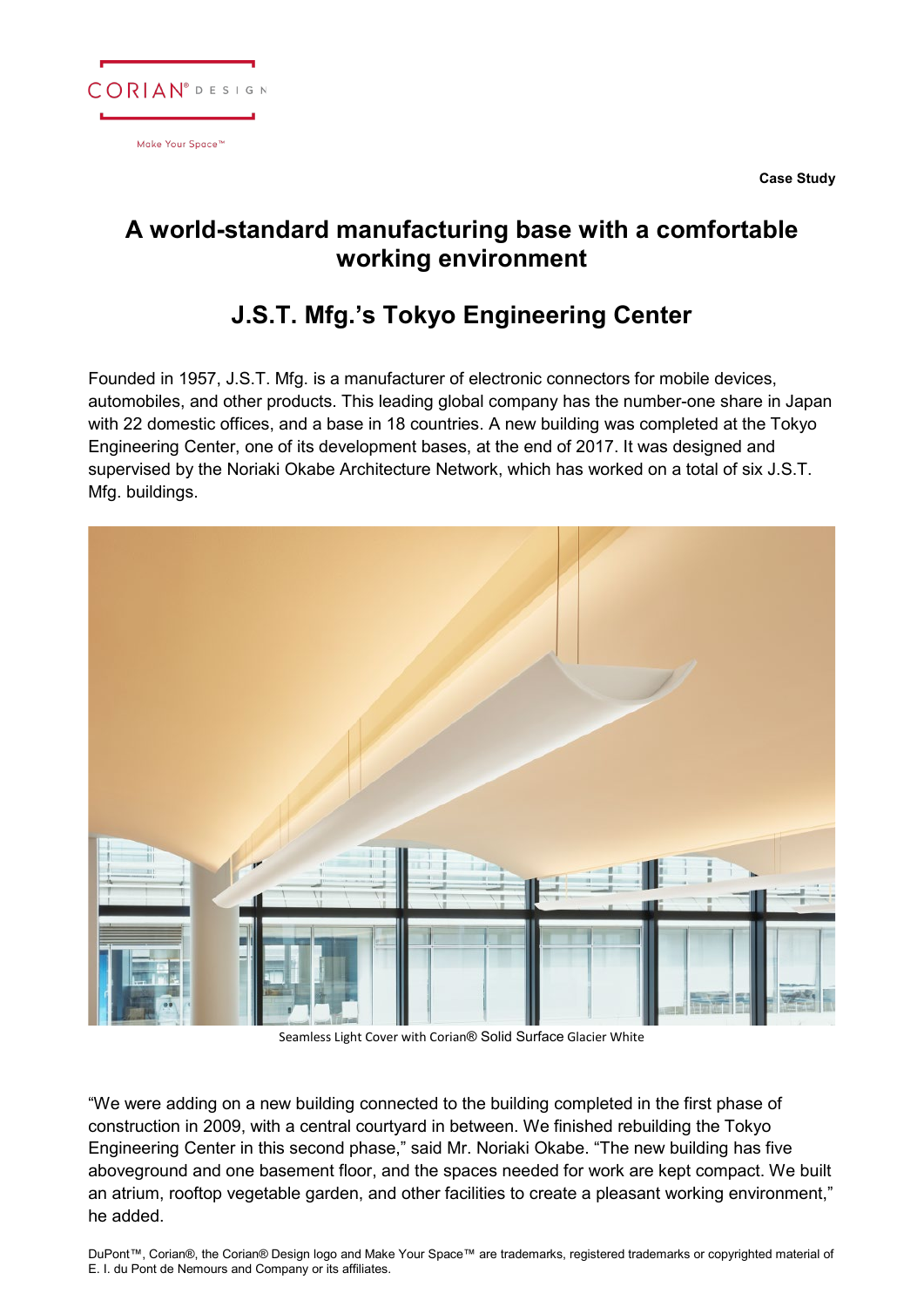

## Make Your Space<sup>™</sup>

The work space used by the sales staff members is from the second to the fourth floor. The office spaces are open to the atrium that connects the floors, and features vaulted, cylindrical ceilings that softly reflect indirect light. The lighting cover, designed to match the beautifully curved ceilings, is made from Corian® Solid Surface.



Seamless Light Cover with Corian® Solid Surface Glacier White

"We place importance on ceilings, since they play a major visual role in spaces," said Mr. Okabe. Several common rules apply to his building designs. For instance, they have no air-conditioning ducts in the ceiling to preserve ceiling height, and there are few unnecessary design elements such as access holes, and lighting sources are concealed.

Mr. Hiroshi Yamaguchi of the Noriaki Okabe Architecture Network said, "We chose the same vaulted ceiling used in the first phase of construction. We thought we wanted to fit the lighting equipment with the same precision as the beautifully connected ceiling. We can't avoid seams when using existing lighting equipment, so we thought we could create our ideal lighting with Corian® Solid Surface, which can be attached seamlessly." The lighting cover (4,900 millimeters long) was made from Corian® Solid Surface, and a plan was created to hang it inbetween the vaults. The lighting equipment is finished so absolutely no frameworks or seams are visible, and the parts connecting it to the ceiling are subtle as well. He added, "We decided on Corian® Solid Surface because it can be shaped, which keeps down the number of necessary parts and also sufficiently met our cost requirements. It was actually cheaper than using existing designer lighting."